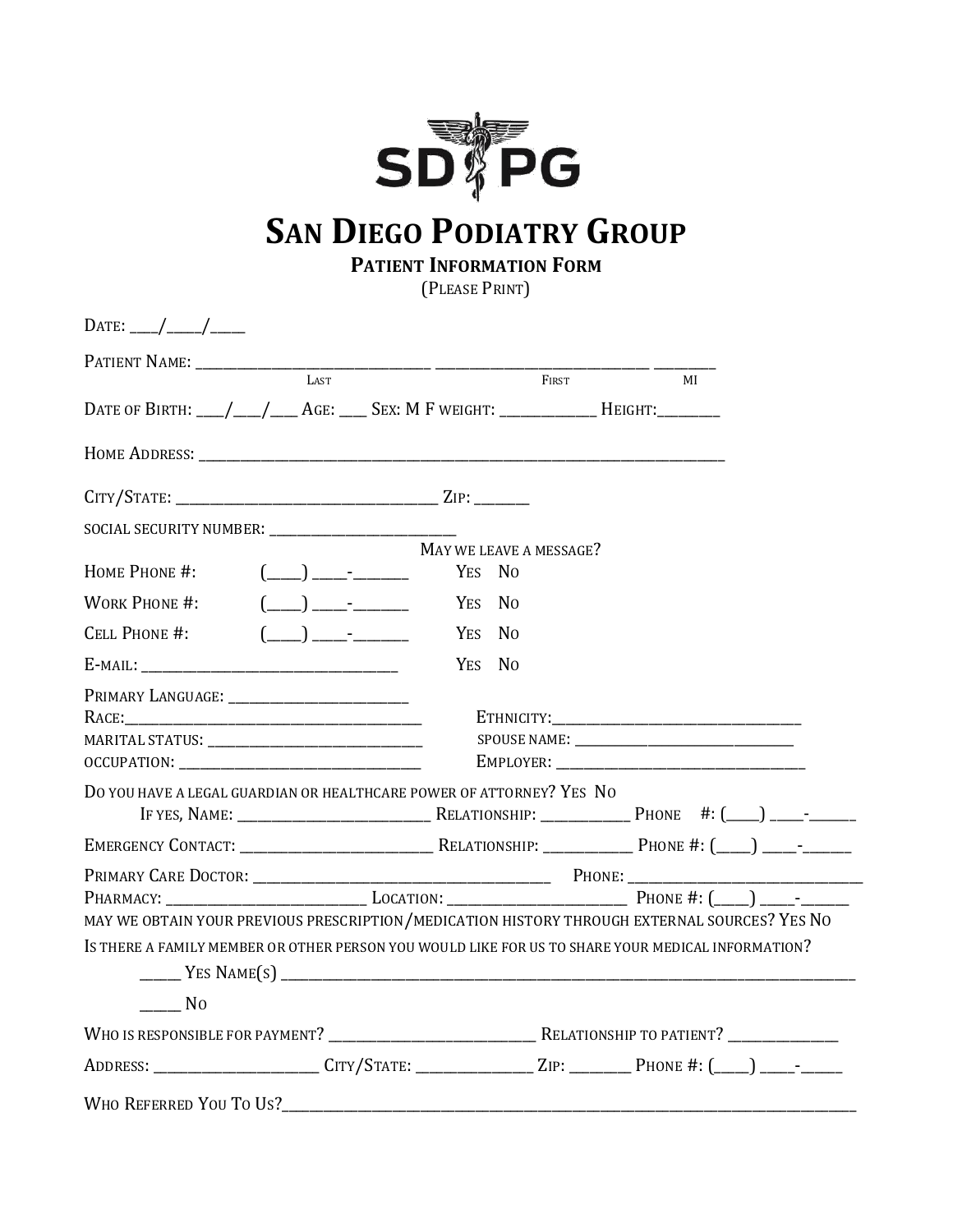| <b>PATIENT NAME:</b>  |  |
|-----------------------|--|
| <b>DATE OF BIRTH:</b> |  |

### **INSURANCE INFORMATION**

| ADDRESS: ______________________CITY/STATE: ______________ZIP: _________PHONE #: (___) ____-________ |  |  |
|-----------------------------------------------------------------------------------------------------|--|--|
|                                                                                                     |  |  |
| CONTRACT # $\frac{1}{2}$ GROUP # $\frac{1}{2}$                                                      |  |  |
|                                                                                                     |  |  |
| ADDRESS: ______________________CITY/STATE: _______________ZIP: _________PHONE #: (___) ____- _____  |  |  |
|                                                                                                     |  |  |
| CONTRACT # $\frac{1}{2}$ GROUP # $\frac{1}{2}$                                                      |  |  |

I REQUEST THAT PAYMENT OF AUTHORIZED BENEFITS BE MADE TO SAN DIEGO PODIATRY GROUP OR ANY SERVICES FURNISHED TO ME BY A PHYSICIAN FROM THE GROUP. I AUTHORIZE ANY HOLDER OF MEDICAL INFORMATION ABOUT ME TO RELEASE ANY INFORMATION NEEDED TO DETERMINE THESE BENEFITS OR THE BENEFITS FOR RELATED SERVICES. IF THE PHYSICIAN IS A PARTICIPATING PROVIDER FOR MY INSURANCE CARRIER, I UNDERSTAND THE PHYSICIAN WILL ACCEPT THE INSURANCE CARRIERS ALLOWABLE. IF THE PHYSICIAN IS NOT A PARTICIPATING PROVIDER, I UNDERSTAND I WILL BE RESPONSIBLE FOR THE DIFFERENCE BETWEEN THE AMOUNT BILLED BY THE PHYSICIAN AND THE AMOUNT PAID BY THE INSURANCE CARRIER. IF MY INSURANCE CARRIER HAS NOT PAID WITHIN 90 DAYS, I UNDERSTAND I AM RESPONSIBLE FOR PAYMENT AT THAT TIME AND WILL BE REIMBURSED APPROPRIATELY WHEN MY INSURANCE CARRIER MAKES PAYMENT.

I AM RESPONSIBLE FOR ANY OFFICE VISIT CO-PAYMENT AT THE TIME OF SERVICE.

THERE WILL BE AN ADDITIONAL CHARGE TO ME IF MY BANK REFUSES TO HONOR ONE OF MY CHECKS. I HEREBY GIVE MY PERMISSION TO ADMINISTER TREATMENT AND TO PERFORM SUCH PROCEDURES AS MAY BE DEEMED NECESSARY IN THE DIAGNOSIS AND/OR TREATMENT OF MY FOOT/ANKLE CONDITION.

SIGNATURE: \_\_\_\_\_\_\_\_\_\_\_\_\_\_\_\_\_\_\_\_\_\_\_\_\_\_\_\_\_\_\_\_\_\_\_\_\_\_\_\_\_\_\_\_\_\_\_\_\_\_\_\_\_\_\_\_\_\_\_\_ DATE: \_\_\_\_\_\_\_\_\_\_\_\_\_\_\_\_\_\_\_\_\_\_\_\_\_\_\_\_\_\_

### **NOTICE OF PRIVACY PRACTICES (HIPAA):**

WE ARE REQUIRED TO OBTAIN YOUR SIGNATURE AS AN ACKNOWLEDGMENT OF OUR NOTICE OF PRIVACY PRACTICES. A LINK TO THE COPY OF OUR NOTICE OF PRIVACY PRACTICES IS AVAILABLE ON OUR WEBSITE, AND A PRINT COPY IS AVAILABLE WITH THERECEPTIONIST. THIS POLICY PROVIDES A DETAILED DESCRIPTION OF HOW WE ARE REQUIRED BY FEDERAL LAW TO HANDLE YOUR HEALTH AND PERSONAL INFORMATION. IT ALSO INFORMS YOU ON YOUR RIGHTS WITH REGARDS TO ACCESSING THE INFORMATION AND CONTROLLING ITS DISCLOSURE.

I HEREBY GRANT SAN DIEGO PODIATRY GROUP PERMISSION TO RECEIVE A COPY OF MY MEDICAL RECORDS ELECTRONICALLY.

I UNDERSTAND I AM ENTITLED TO RECEIVE A COPY OF THE NOTICE OF PRIVACY PRACTICES:

| SIGNATURE (PATIENT/GUARDIAN):  | Date:         |
|--------------------------------|---------------|
| PRINT NAME (PATIENT/GUARDIAN): | RELATIONSHIP: |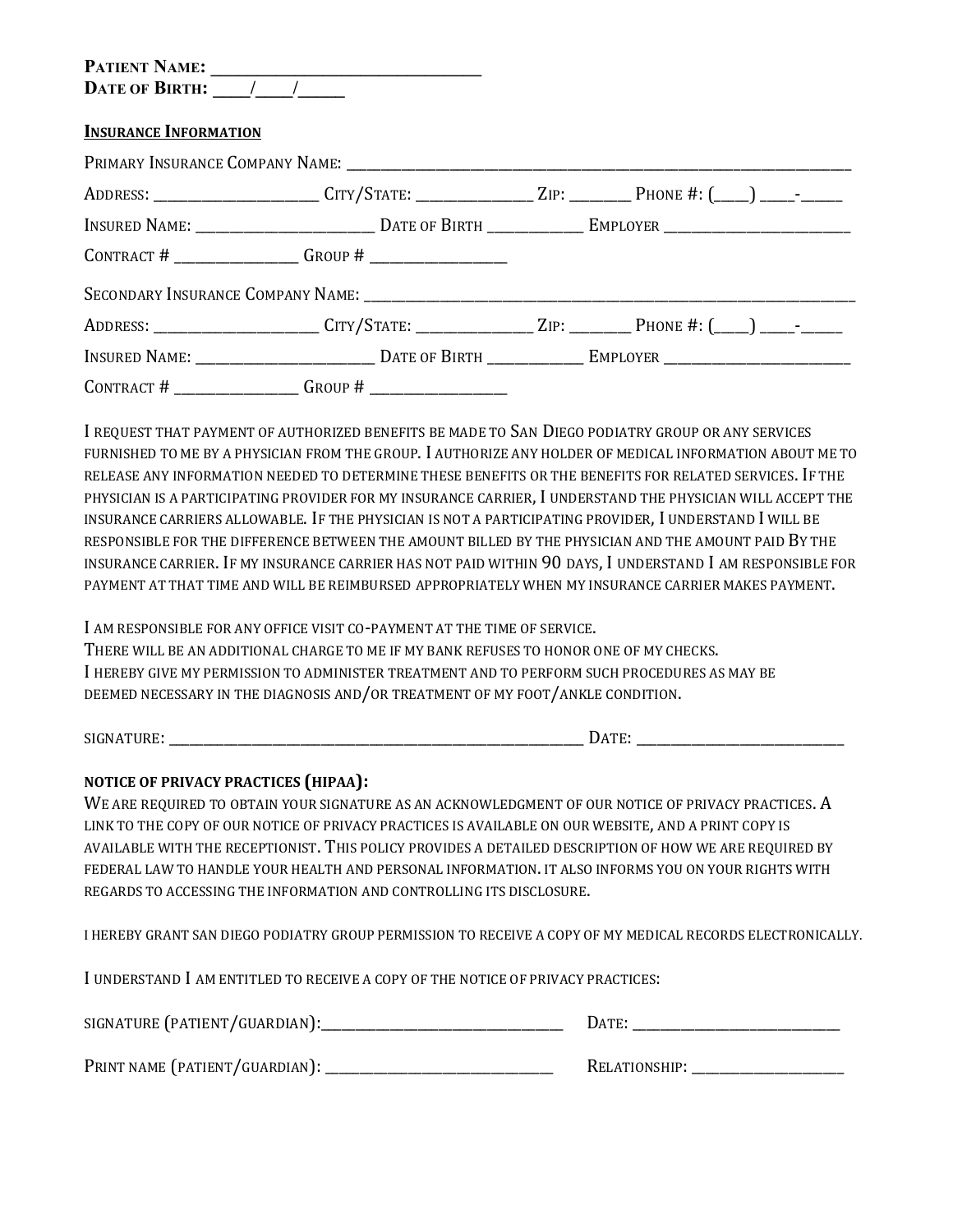| <b>PATIENT NAME:</b><br>DATE OF BIRTH: / /                                                            |             |                                                                                                                                                                               |                        |
|-------------------------------------------------------------------------------------------------------|-------------|-------------------------------------------------------------------------------------------------------------------------------------------------------------------------------|------------------------|
| HERBAL SUPPLEMENTS):                                                                                  |             | PLEASE LIST ALL MEDICATIONS YOU ARE CURRENTLY TAKING (INCLUDE PRESCRIPTIONS, OVER-THE-COUNTER MEDS AND                                                                        |                        |
| <b>NAME</b>                                                                                           | <b>DOSE</b> |                                                                                                                                                                               | HOW OFTEN DO YOU TAKE? |
|                                                                                                       |             |                                                                                                                                                                               |                        |
|                                                                                                       |             |                                                                                                                                                                               |                        |
| PLEASE LIST ALL PRIOR SURGERIES:<br><b>TYPE OF SURGERY</b>                                            | <b>DATE</b> | <b>TYPE OF SURGERY</b>                                                                                                                                                        | <b>DATE</b>            |
|                                                                                                       |             |                                                                                                                                                                               |                        |
| PLEASE LIST ALL PRIOR HOSPITALIZATIONS (OTHER THAN FOR SURGERY):<br><b>REASON FOR HOSPITALIZATION</b> | <b>DATE</b> | <b>REASON FOR HOSPITALIZATION</b>                                                                                                                                             | <b>DATE</b>            |
|                                                                                                       |             |                                                                                                                                                                               |                        |
| <b>SOCIAL HISTORY</b><br>USE OF ALCOHOL: $\Box$ Never                                                 |             | $\Box$ No longer use $\Box$ History of alcohol abuse<br>□ CURRENT USE - TYPE ______________ □ RARE □ OCCASIONAL □ MODERATE □ DAILY                                            |                        |
|                                                                                                       |             | USE OF TOBACCO: $\Box$ NEVER $\Box$ QUIT - HOW LONG AGO? ________ $\Box$ SMOKE ____ PACKS/DAY FOR ___ YEARS                                                                   |                        |
|                                                                                                       |             |                                                                                                                                                                               |                        |
| <b>CURRENT USE - TYPE</b>                                                                             | $\Box$ Rare | $\Box$ Occasional $\Box$ Moderate                                                                                                                                             | DAILY                  |
|                                                                                                       |             | HOW MUCH ARE YOU ON YOUR FEET AT WORK? $\Box$ 10% $\Box$ 25% $\Box$ 50% $\Box$ 75% $\Box$ 100%                                                                                |                        |
|                                                                                                       |             | DO OTHERS DEPEND UPON YOU FOR THEIR CARE? $\Box$ CHILDREN-AGE(S) _______ $\Box$ PET(S)-WHAT KIND? _____                                                                       |                        |
| NUMBER OF STAIRS AT HOME:                                                                             |             |                                                                                                                                                                               |                        |
|                                                                                                       |             | EXERCISE: $\Box$ NEVER $\Box$ RARE $\Box$ OCCASIONAL $\Box$ WEEKLY $\Box$ SEVERAL TIMES A WEEK $\Box$ DAILY                                                                   |                        |
| <b>FAMILY HISTORY</b><br>RHEUMATOID ARTHRITIS                                                         |             | DO YOU HAVE A FAMILY HISTORY OF: $\Box$ DIABETES: TYPE 1 OR TYPE 2 $\Box$ CANCER $\Box$ HEART DISEASE<br>□ HIGH BLOOD PRESSURE STROKE CORONARY ARTERY DISEASE THYROID DISEASE |                        |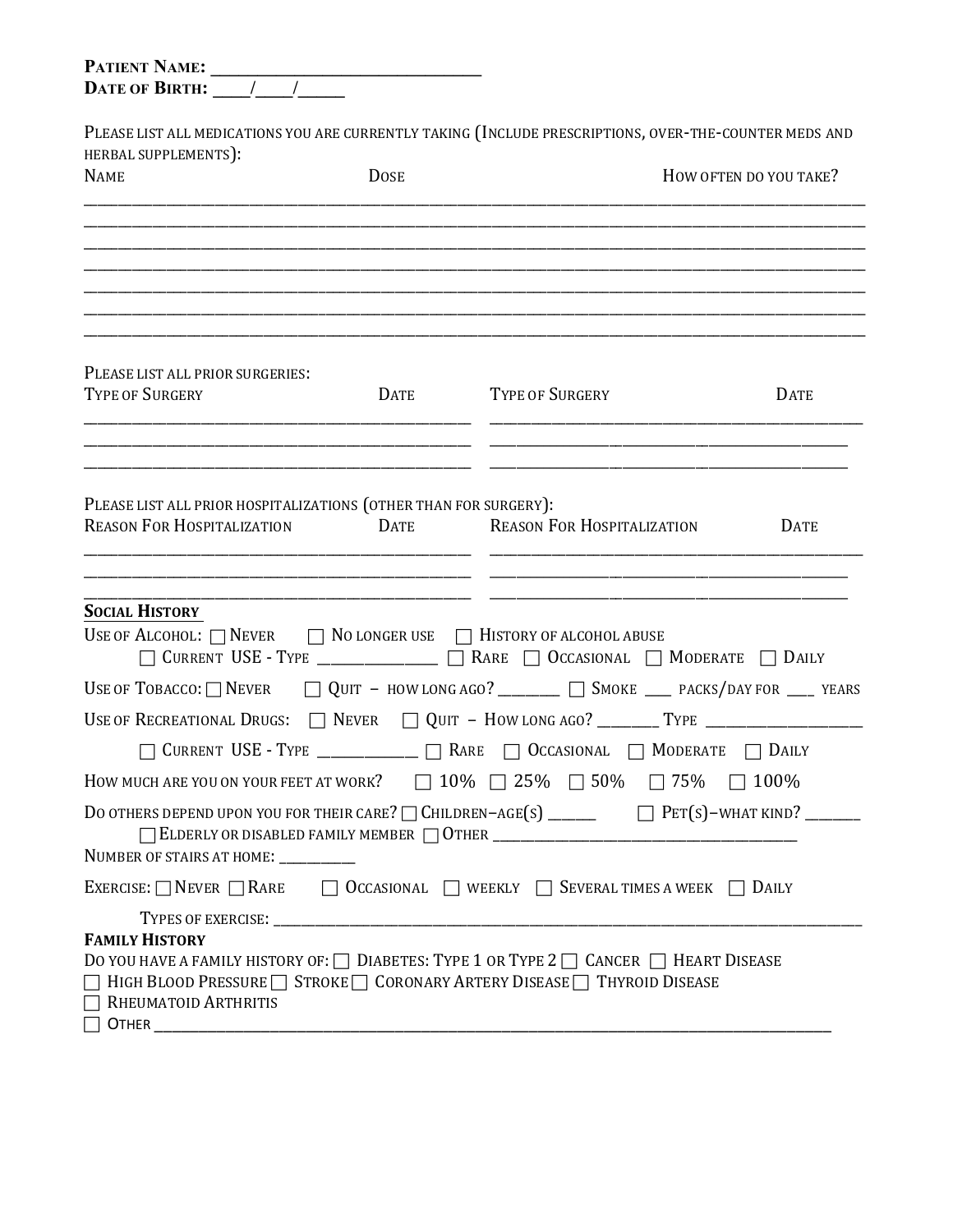| <b>PATIENT NAME:</b>  |  |  |  |
|-----------------------|--|--|--|
| <b>DATE OF BIRTH:</b> |  |  |  |

## **YOUR MEDICAL HISTORY**

| ALLERGIES: $\Box$ MEDICATIONS           |                                                                      |        |  |  |
|-----------------------------------------|----------------------------------------------------------------------|--------|--|--|
| $\sqcap$ Anesthesia                     |                                                                      | ∃Foods |  |  |
|                                         | $\Box$ TAPE $\Box$ LATEX $\Box$ Shellfish $\Box$ Iodine $\Box$ Other |        |  |  |
|                                         | $\Box$ None Known $\Box$ Metal/Nickel                                |        |  |  |
| HAVE YOU EVER HAD ANY OF THE FOLLOWING? |                                                                      |        |  |  |
|                                         |                                                                      |        |  |  |

| <b>ACID REFLUX</b>         |   | N | FIBROMYALGIA                 | Y | N | NEUROPATHY                 | Y            | $\mathbf N$ |  |
|----------------------------|---|---|------------------------------|---|---|----------------------------|--------------|-------------|--|
| ANEMIA                     |   |   | GOUT                         | Y | N | <b>OPEN SORES</b>          | v            | N           |  |
| ARTHRITIS                  |   |   | <b>HEART ATTACK</b>          | Y | N | PNEUMONIA                  | $\mathbf{v}$ | N           |  |
| ASTHMA                     |   |   | <b>HEART DISEASE/FAILURE</b> | Y | N | POLIO                      | Y            | N           |  |
| <b>BACK TROUBLE</b>        |   |   | <b>HEPATITIS</b>             | Y | N | <b>RHEUMATIC FEVER</b>     | Y            | N           |  |
| <b>BLADDER INFECTIONS</b>  | Y | N | $HIV+/AIDS$                  | Y | N | <b>SICKLE CELL DISEASE</b> | Y            | N           |  |
| <b>ABNORMAL BLEEDING</b>   | Y | N | <b>HIGH BLOOD PRESSURE</b>   | Y | N | <b>SKIN DISORDER</b>       | Y            | N           |  |
| <b>BLOOD CLOTS</b>         |   |   | <b>KIDNEY DISEASE</b>        | Y | N | <b>SLEEP APNEA</b>         | $\mathbf{v}$ | N           |  |
| <b>BLOOD TRANSFUSION</b>   |   |   | <b>LIVER DISEASE</b>         | Y | N | <b>STOMACH ULCERS</b>      | Y            | N           |  |
| BRONCHITIS/EMPHYSEMA       | Y | N | <b>LOW BLOOD PRESSURE</b>    | Y | N | <b>STROKE</b>              | v            | N           |  |
| <b>CANCER</b>              |   | N | MIGRAINE HEADACHES           | Y | N | THYROID DISEASE            | Y            | N           |  |
| <b>DIABETES: TYPE 1 OR</b> | Y | N | MITRAL VALVE PROLAPSE        | Y | N | TUBERCULOSIS               | Y            | N           |  |
| TYPE 2 (CIRCLE)            |   |   |                              |   |   |                            |              |             |  |
| <b>OTHER CONDITIONS:</b>   |   |   |                              |   |   |                            |              |             |  |

## **CURRENT PROBLEM**

WHAT SPECIFIC PROBLEM BRINGS YOU TO OUR OFFICE TODAY? \_\_\_\_\_\_\_\_\_\_\_\_\_\_\_\_\_\_\_\_\_\_\_\_\_\_\_\_\_\_\_\_\_\_\_\_\_\_\_\_\_\_\_\_\_\_\_\_\_\_

WHERE IS THE PAIN/PROBLEM LOCATED? PLEASE MARK ON THE PICTURES BELOW.

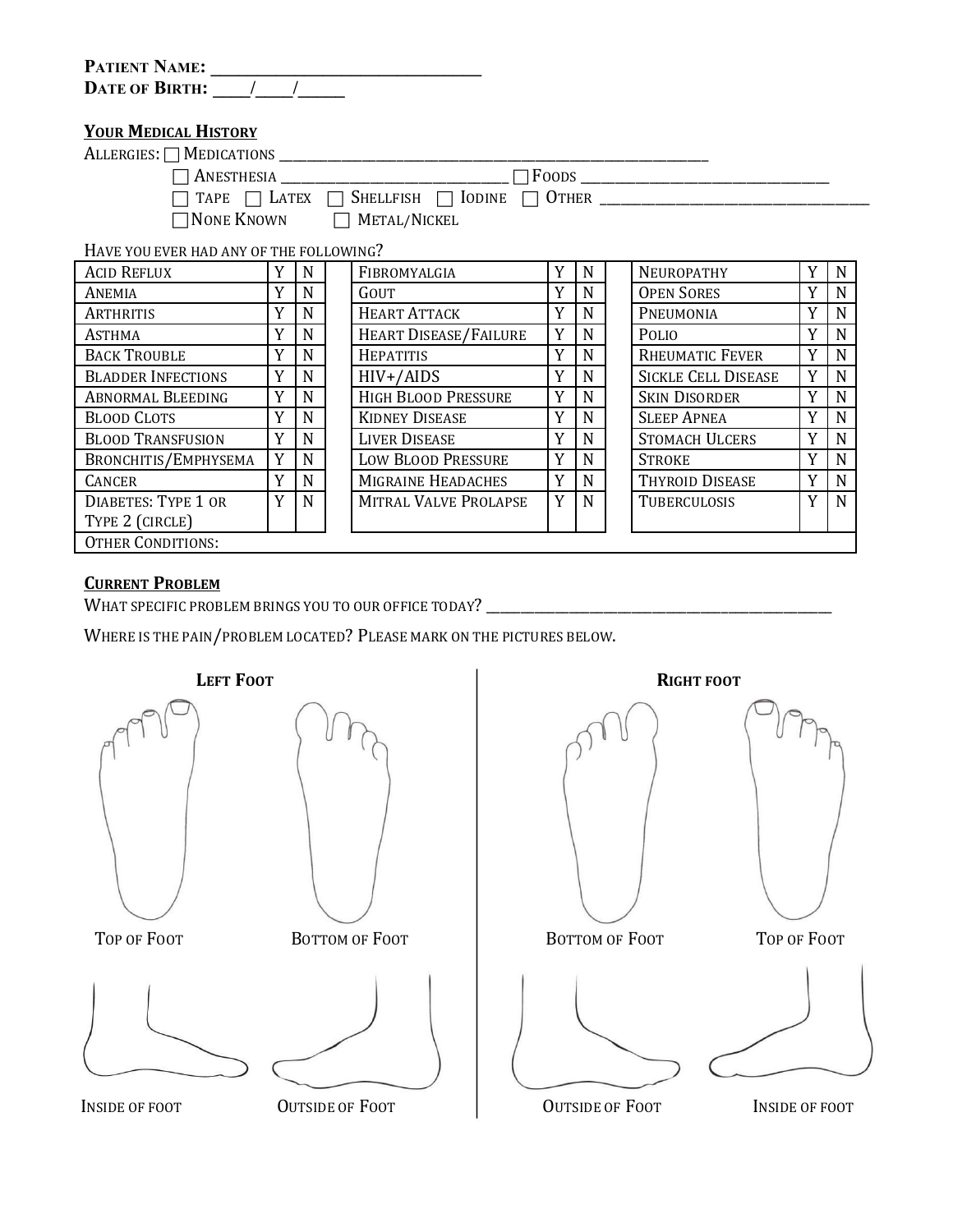| HOW LONG AGO DID THIS PROBLEM FIRST START? ___________ DAYS / WEEKS / MONTHS / YEARS                                                                                                                                                                                                            |
|-------------------------------------------------------------------------------------------------------------------------------------------------------------------------------------------------------------------------------------------------------------------------------------------------|
| DID YOUR PAIN OR PROBLEM: $\Box$ BEGIN ALL OF A SUDDEN $\Box$ GRADUALLY DEVELOP OVER TIME                                                                                                                                                                                                       |
| How would you describe your pain? $\Box$ No pain $\Box$ Sharp $\Box$ Dull $\Box$ Aching $\Box$ Burning                                                                                                                                                                                          |
| How would you rate your pain on a scale from 0 to 10? (PLEASE CIRCLE)<br>(NO PAIN) 0 1 2 3 4 5 6 7 8 9 10 (WORST PAIN POSSIBLE)                                                                                                                                                                 |
| SINCE THE TIME YOUR PAIN OR PROBLEM BEGAN, HAS IT: $\Box$ STAYED THE SAME $\Box$ BECOME WORSE $\Box$ IMPROVED                                                                                                                                                                                   |
| WHAT MAKES YOUR PAIN OR PROBLEM FEEL WORSE?   WALKING   STANDING   DAILY ACTIVITIES<br>$\Box$ RESTING $\Box$ DRESS SHOES $\Box$ HIGH HEELS $\Box$ FLAT SHOES $\Box$ ANY CLOSED TOE SHOE                                                                                                         |
|                                                                                                                                                                                                                                                                                                 |
|                                                                                                                                                                                                                                                                                                 |
| HOW HAS THIS PROBLEM AFFECTED YOUR LIFESTYLE OR ABILITY TO WORK? __________________________________                                                                                                                                                                                             |
| $\Box$ No                                                                                                                                                                                                                                                                                       |
| IF YES, WAS IT A WORK-RELATED INJURY? $\Box$ YES<br>$\Box$ No                                                                                                                                                                                                                                   |
| IF YES, WAS IT A MOTOR VEHICLE ACCIDENT-RELATED INJURY? $\Box$ YES<br>$\Box$ No                                                                                                                                                                                                                 |
|                                                                                                                                                                                                                                                                                                 |
| TO THE BEST OF MY KNOWLEDGE, I HAVE ANSWERED THE QUESTIONS ON THIS FORM ACCURATELY. I UNDERSTAND<br>THAT PROVIDING INCORRECT INFORMATION CAN BE DANGEROUS TO MY HEALTH. I UNDERSTAND THAT IT IS MY<br>RESPONSIBILITY TO INFORM THE DOCTOR AND OFFICE STAFF OF ANY CHANGES IN MY MEDICAL STATUS. |

\_\_\_\_\_\_\_\_\_\_\_\_\_\_\_\_\_\_\_\_\_\_\_\_\_\_\_\_\_\_\_\_\_\_\_\_\_\_\_\_\_\_\_\_\_\_\_\_\_\_\_ PRINT NAME OF PATIENT, PARENT OR GUARDIAN

\_\_\_\_\_\_\_\_\_\_\_\_\_\_\_\_\_\_\_\_\_\_\_\_\_\_\_\_\_\_\_\_\_\_\_\_\_\_\_\_\_\_\_\_\_\_\_\_\_\_\_ SIGNATURE OF DOCTOR

\_\_\_\_\_\_\_\_\_\_\_\_\_\_\_\_\_\_\_\_\_\_\_\_\_\_\_\_\_\_\_\_\_\_\_\_\_\_\_\_\_\_\_\_\_\_\_\_\_\_\_

\_\_\_\_\_\_\_\_\_\_\_\_\_\_\_\_\_\_\_\_\_\_\_\_\_\_\_\_\_\_\_\_\_\_\_\_\_\_\_\_\_\_\_\_\_\_\_\_\_\_\_ IF OTHER THAN PATIENT, RELATIONSHIP TO PATIENT

DATE

\_\_\_\_\_\_\_\_\_\_\_\_\_\_\_\_\_\_\_\_\_\_\_\_\_\_\_\_\_\_\_\_\_\_\_\_\_\_\_\_\_\_\_\_\_\_\_\_\_\_\_\_ **SIGNATURE** 

\_\_\_\_\_\_\_\_\_\_\_\_\_\_\_\_\_\_\_\_\_\_\_\_\_\_\_\_\_\_\_\_\_\_\_\_\_\_\_\_\_\_\_\_\_ DATE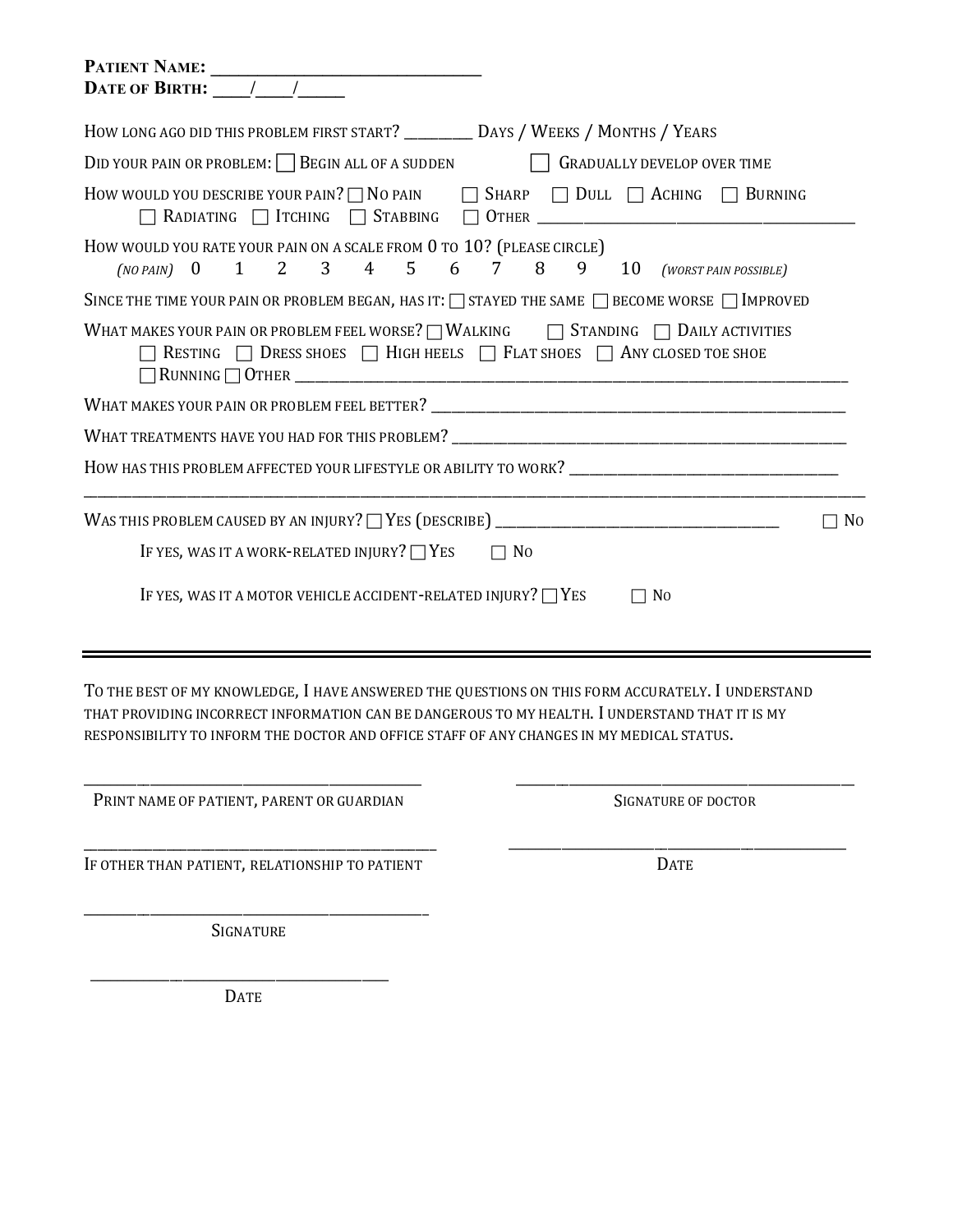## **PRACTICE AND FINANCIAL POLICY**

Thank you for choosing us as your podiatric physicians. We are committed to your treatment being successful, as you, the patient, are our first and foremost concern. As part of our service, we try to contain the cost of health care. In an effort to do this, we have implemented a Financial Policy. The following is a statement of our **PRACTICE AND FINANCIAL POLICY** which we request you read and sign prior to any treatment. To avoid any misunderstandings, please contact us should you have any questions about our policies.

**INSURANCE:** If your doctor is a participating provider with your insurance plan, we will submit the claim to your insurance company. To do this we must have *complete and accurate* insurance information and a copy of your identification card, *both front and back*. Yourinsurance policy is a contract between you and your insurance company; therefore you are responsible for payment whether or not your insurance company pays. We will provide procedure codes for you to submit to your insurance necessary for any clarification of expenses. **It is your responsibility to contact your insurance company regarding** *preauthorizations, obtaining required referrals (all HMOs require a referral to our office for an initial visit), second opinions, etc.* Failure to do so may reduce the amountof benefits paid by your insurance, and the balance will then become your responsibility to pay. All co-payments must be paid at the time of service.

**NO INSURANCE:** If you do not have insurance or the doctor is not a participating provider with your insurance plan, please be prepared to fully cover the fees for each visit at the time of treatment.

**PAYMENT:** Payments for the balance due, co-payments, deductibles, etc., are due at the time of service and may be made by *cash, check or credit card* (Visa, MasterCard, Discover). There will be a \$25.00 charge for *returned checks. Delinquent accounts* will be referred for collection at the discretion of the office manager.

**CO-PAYMENTS: Please be prepared to pay all co-payments at the time of service.**We do not send bills out for co-payments, so your visit will have to be re-scheduled if you are not prepared to pay the co payment.

**DEDUCTIBLES**: If you have an annual deductible which has not yet been paid in full then any charges incurred up to that amount are due at the time of your visit.

**MINOR PATIENTS:** The adult or the parent (custodial guardian) accompanying a minor is responsible for payment of services. For unaccompanied minors, non-emergency treatment will be denied unless prior authorization from the parent or quardian has been made for the charges and treatment. Young adults (age 18 & over) are legally responsible for their accounts unless a parent accompanies them to the initial appointment and signs this financial agreement, regardless of insurance coverage.

**MISSED APPOINTMENTS:** Please help us serve you better by keeping scheduled appointments. If it is necessary to cancel, please call our office 24 hours in advance. This allows us to accommodate our other patients. We reserve the right to charge for missed appointments.

### **RECORDS AND FORM COMPLETION REQUESTS:**

If you request our office to fill out documents, please allow 7-10 working days for this to be completed. Original patient chart and x-rays are the property of the practice and are required to remain on site. Copies will be processed within 7-10 working days and a fee will be charged.